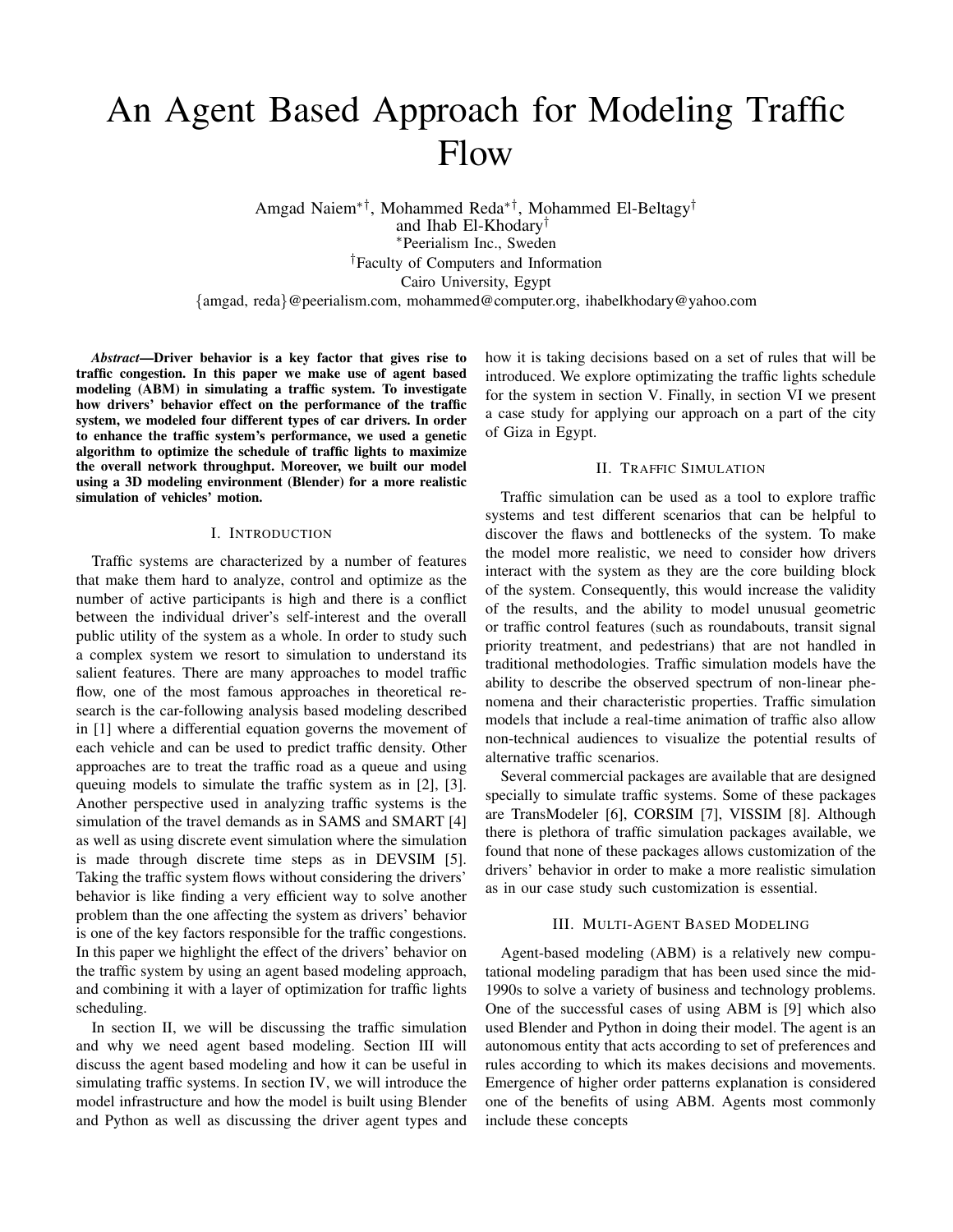#### Autonomy .

Agents have capabilities of task selection, prioritization, goal-directed behavior, decision-making without human intervention

Social ability

Agents are able to engage other components through some sort of communication and coordination, they may collaborate on a task

**Reactivity** 

Agents perceive the context in which they operate and react to it appropriately

Multi-agent systems (MAS) are composed of several agents that can manifest self-organization and complex behaviors even when the individual strategies of all their agents are simple. Hence macroscopic system behaviors are then observed as the emergent properties of the MAS.

One of the MAS traffic simulation packages is MATSim which has been used to model the streets of Berlin in a large scale multi-agent simulation involving several hundred thousand agents [10], [11].

## IV. THE MODEL INFRASTRUCTURE

The agent, which is the main brick of our model, is the car driver. There are many types of car drivers each has a different behavior. By using ABM; we could catch the different drivers' behaviors, which was modeled as simple rules for each agent that allow us to catch the complex behavior of the system that cannot be captured without modeling each agent individually.

The greatest challenge is that the observations and reactions of drivers are governed by human perception and not by technology based sensor and monitoring systems, which makes it harder to model this human perception. One of the major difficulties when building such a model is how to integrate the different components to build the infrastructure that allows linkage and communication. The key factor that directs us is that traffic simulation is never convincing until it's clearly visualized. As a result we have chosen Blender a 3D Graphics Modeling environment and Python scripts that acts as general purpose programming language that allow us to access the blender objects to model the agents. To build a traffic simulation model, first we need to build the roads map where the roads are constituted of different lanes where the car is supposed to move in.

The main concept on which we built the animation and the movement of agents is Interpolation Curves. An Interpolation Curve is a curve which describes the variation of an object's attributes over time. Examples of attributes are: Location on the X, Y, Z axis, rotation, size , etc... The use of Interpolation curves in objects motion conceptually very different appraoches that only considers the movement of the objects on X-Y axis in a discrete way. In our work we have made an Interpolation curve for each lane as a track where the cars can move on. The speed of the car movement on the Interpolation Curve is controlled by the length of the time span that the curve points lay on. Actually we are considering the real road as a set of Interpolation curves for each single lane where

critical points of the road (Intersections, U-turns and end of roads) are nodes of the roads network where cars can move throughout these nodes in the network. Those critical points would represent the part where the agent should decide where to go. There are many types at either end of road so the agent should change the road or is it out of map so the agent would disappear or a U-Turn so that the agent will be able to turn in the opposite direction if the agent decides to.

Once we have created the Interpolation Curve of each lane of each road we are now ready to attach the car agents represented in the blender by a car object to this Interpolation Curve and advancing the time frame so that the agent would move on the track defined by the curve. On the other hand corresponding to this car object moving on the map in the blender environment we created an object car agent that has set of attributes like (car speed, car lane, car road ). Every road is represented by an array of several lanes where each lane is an array of car agents so that the road is multidimensional array carrying the cars circulating in this road. Each car carries an attribute saving the Euclidian distance of the car from the start of the lane. Then the cars of the road are sorted in the array depending on their Euclidian distance from its position to the start of the lane to make the car observe the car in front of it and what is its speed and how far is this car from the deciding car agent.

The cars generation is made in different places of the map. The car generator module watches the generation roads and generates cars if it is needed after testing the availability of space before the last car's position in the generation roads. The generation roads are the beginning segments of the map depending on the road direction, and cars are generated following empirical probability distribution according to gathered data of the area under study. This is also the case for directions choices of cars within intersections in the network.

# *A. Agent*

This is the building block of our model. It contains the agent's internal states as well as the agent's rules. Different values are assigned to these attributes depending on the type of the agent that explained in section IV-B. These attributes are categorized into three categories as follows

#### *1) Location Attributes:*

- Road It is the road that the car is currently in within the map
- Euclidian distance from start .

It is the location of the car within the road by calculating the Euclidian distance between the point on the map where the car is located and the start of the road. This attribute is used to find the distance between two agents on the same road

Relative Euclidian distance from start .

As lanes of the same road may have different length, so this attribute defines where the agent would be if it changes to another lane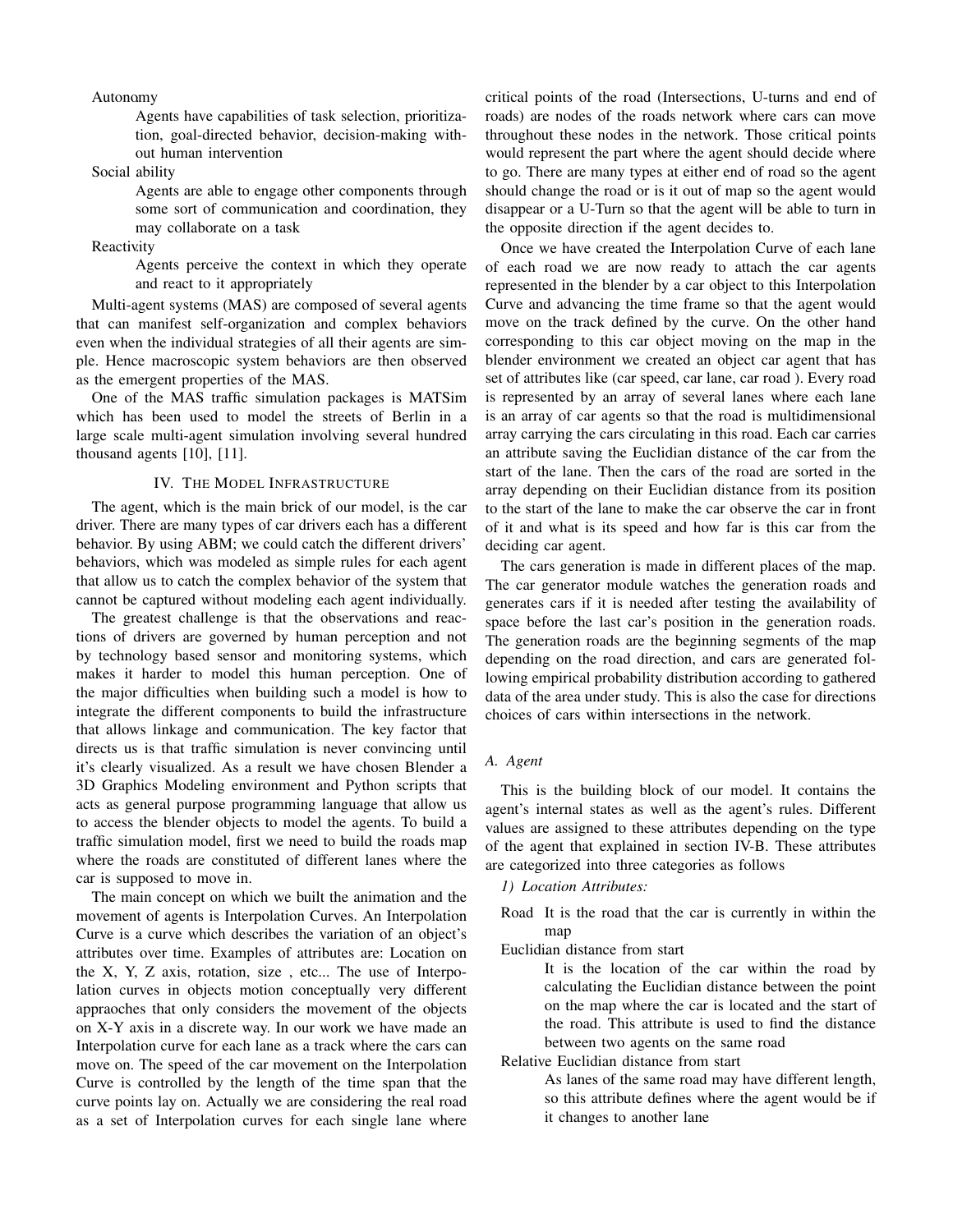# *2) Car's Specific Attributes:*

# Car quality

It is the class of the car. It defines how fast is the car and what is the max speed that the car can reach, and also the acceleration and the braking capabilities of the car

# *3) Driver's Specific Attributes:*

## Speeding attitude

It is an attribute that differentiates between the different drivers' behavior regarding their attitude towards speeding and the maximum speed that the driver is willing to reach.

Perception time

It is the time that the driver needs in order to precive of an existing object in front of him. It also defines the time that the agent needs to take a certain action like realizing that the traffic light is open and starting to move the vehicle.

From these set of attributes, we derive secondary attributes (maximum speed, acceleration, deceleration) that will define how each agent will react. The derivation of these attributes is case dependent. For example, in our case according to the area under study and the real nature of drivers' behavior we derived the maximum speed a driver is willing to reach as follows

$$
80 + 100 * \ln((speeding attitude * 1.7) + 1)
$$

It is assumed that the maximum speed that a driver is willing to drive by in the study area is 180 and this is achieved by having a speeding attitude of 1. we used ln to make the speed rate of increase for higher values small, as the drivers is not to increase its maximum speed from 170 to 180 as from 80 to 90. also from the equation that the minimum value that the maximum speed can take is 80 and this is achieved when the speeding attitude is zero then the ln output will be zero as  $ln(1) = 0$ . Noticing this value can only be reached if and only if the car that the agent is driving can achieve such speed depending on its quality.

# *B. Agent Types*

In our model there are different agent types that represent different classes of cars that move on the road. These types are as follows

- Private Car Driver
- Taxi Driver
- Minibus Driver
- Bus Driver

All the agents will have the same attributes that do not depend on a specific type while the changing attributes are perception, speeding attitude, and car quality as well as their derivation that is sometimes depending on the type of the agent. An example for the changing of the attributes values depending on the agent type is the speeding attitude of the taxi driver varies according to whether the taxi is occupied or not. Moreover, the agent types will differentiate between using

general rules of interaction that are common for all agent types and special rules that defines the behavior of each specific agent type, that will be described in the next section.

## *C. Agent Rules*

In our model, the agents should decide according to set of rules that are categorized into general and special rules. The general rules are common for all agent types, while special rules are types dependent as in figure 1



Fig. 1. General and special rules classified according to agent types

*1) Speeding:* The distance to be traveled by this car in the next time frame is less than the distance traveled by the following car in the next time frame + the distance between the two cars then the car accelerates by certain amount, this amount is determined by the maximum speed and acceleration that are depending on the speeding attitude of the driver and the car quality. But it will not exceed the max speed limit. This means that the car would accelerate as it is allowed till it will has a car in front of it or till it reaches its speed limit. That was for the case where the car needs to increase its speed but what about the car is in a critical situation the agent should decide whether to decelerate or to change lane.

*2) Braking:* To check if the braking will allow the car to stop before collision is done by knowing the distance between the two cars then deceleration that is determined by the car quality. And using this, we will know if the distance between the two cars is sufficient for braking or not. Changing lane will be the decision of the agent if the braking will cause a collision or if the agent is tending to change lane from the beginning.

*3) Changing Lane Rule:* Changing lane occurs when the drivers find the incentive to change and when changing lane is safe. The incentive is that the status of the car in the new lane would be better than the status of the car in the actual lane. In other words the distance to next car in the new lane should be greater than the distance to next car in the actual lane. Then comes the safety condition which states that this movement should be safe that there is enough space to make the lane change. And the speed of the car coming from behind in the new lane will not allow it to reach the same position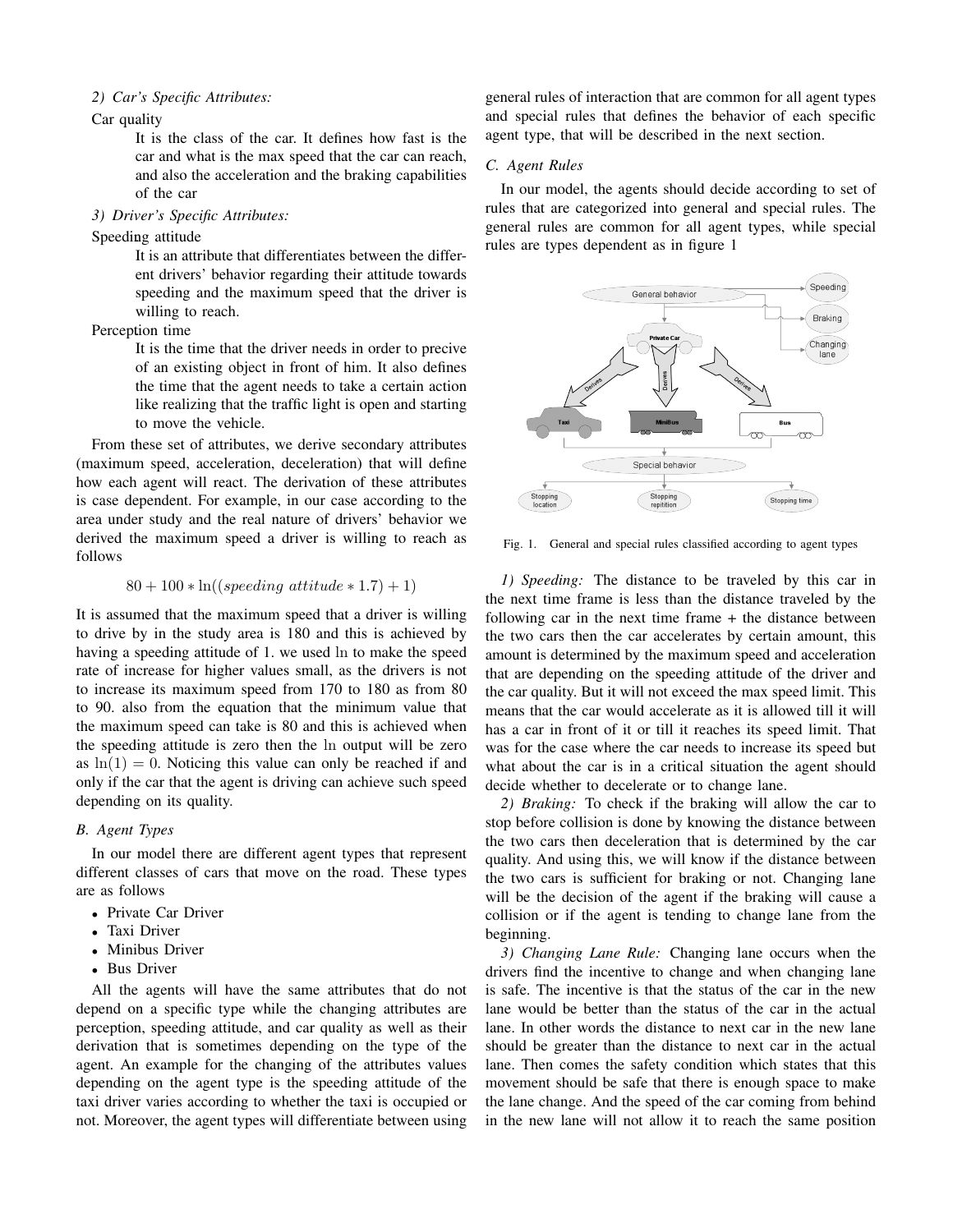where the car changing lane would be considering the speed of the car that is changing lane. And this would avoid collision when the car is changing lane.

Finally the flowchart in figure 2 summarize the agent general rules.



Fig. 2. Flowchart of the agent's general rules

*4) Special Rules:* Special rules are *stopping location, stooping repetition* and *stopping time* and they are designed for all agent types other than the private car driver and it focus only on the irregularity of stopping which is not the case for private car driver which stops only at its destination. For instance, the bus driver stops at fixed points on the map which are the bus stations, while the taxi driver can stop anywhere to pick up or drop of a customer. We've put the values based on empirical probability distribution according to gathered data for the stopping frequency of each agent type in our case study.

# *D. Traffic Lights*

There are points where the car should take decision to stop or to continue movement. We made the agent observe the traffic lights by inserting an invisible car in its way at the traffic lights node where the agent is forced to stop when the traffic lights are red, and by removing those invisible cars that does not appear on the map off its way when the lights are green. And in this part we are reusing the braking and speeding rules stated above. The traffic lights at intersection are built as one entity that controls all intersections at the same time. This means for example considering traffic lights for two ways intersection if one of them is opened (Green Light) then the other direction will be closed (Red Light) for the same period as the opening period of the Opened direction. For the three ways intersection only one direction is opened at a time and the others are closed for the same period as the opened direction.

## V. OPTIMIZATION

The aim of this study is how we can reach a good enough solution that maximizes the flow of cars passing through the network. More precisely, an optimal solution for a traffic system is something far from reality as it is too complex to reach, so what we mean by optimization is to find traffic lights schedule that maximizes the traffic flow as much as possible. For such a case a genetic algorithm is a suitable approach to use. First the formulation of this problem into a genetic optimization problem is one of the key factors responsible of success or failure of such an optimization. As mentioned in the traffic lights section we have two types of traffic lights those which control two ways intersection and those which control three ways direction.

#### *A. Representation*

The chromosome representation is a real encoding chromosome that consists of the time periods for each traffic light in the entire map and depending on the type of the traffic light (2-way or 3-way) the number of cells that define that traffic light is made (either 2 cells or 3 cells) and by changing the numbers in the chromosome the schedule of the traffic lights is changed.

Table I illustrates the encoding of the chromosome that is representing three traffic lights the first one  $T_1$  is a 2 way traffic signal. the two cells for this traffic signal represent the time for each way to be opened or in other words the time of red light and the time for the green light.  $T_2$  represents a 3-way traffic light where each way is opened by the value assigned to the corresponding cell from the three.  $T_3$  is similar to  $T_1$ .

TABLE I CHROMOSOME REPRESENTATION FOR A NETWORK WITH THREE TRAFFIC LIGHTS

Then we combine all the traffic lights in the network in one chromosome representing the schedule of the whole traffic lights. For every traffic light this timing would be repeated throughout the simulation time. Actually this approach is efficient as we are considering the gene length would be significant factor in the complexity and the running time. Every gene evaluation means the running of the simulation model for the simulation time which is 1 hour of the peek hours of the day. The memory is one of the aspects that we considered while developing this representation. The chromosome representation as mentioned above is real valued vector holding the length of each time period of the traffic light (Red / Green).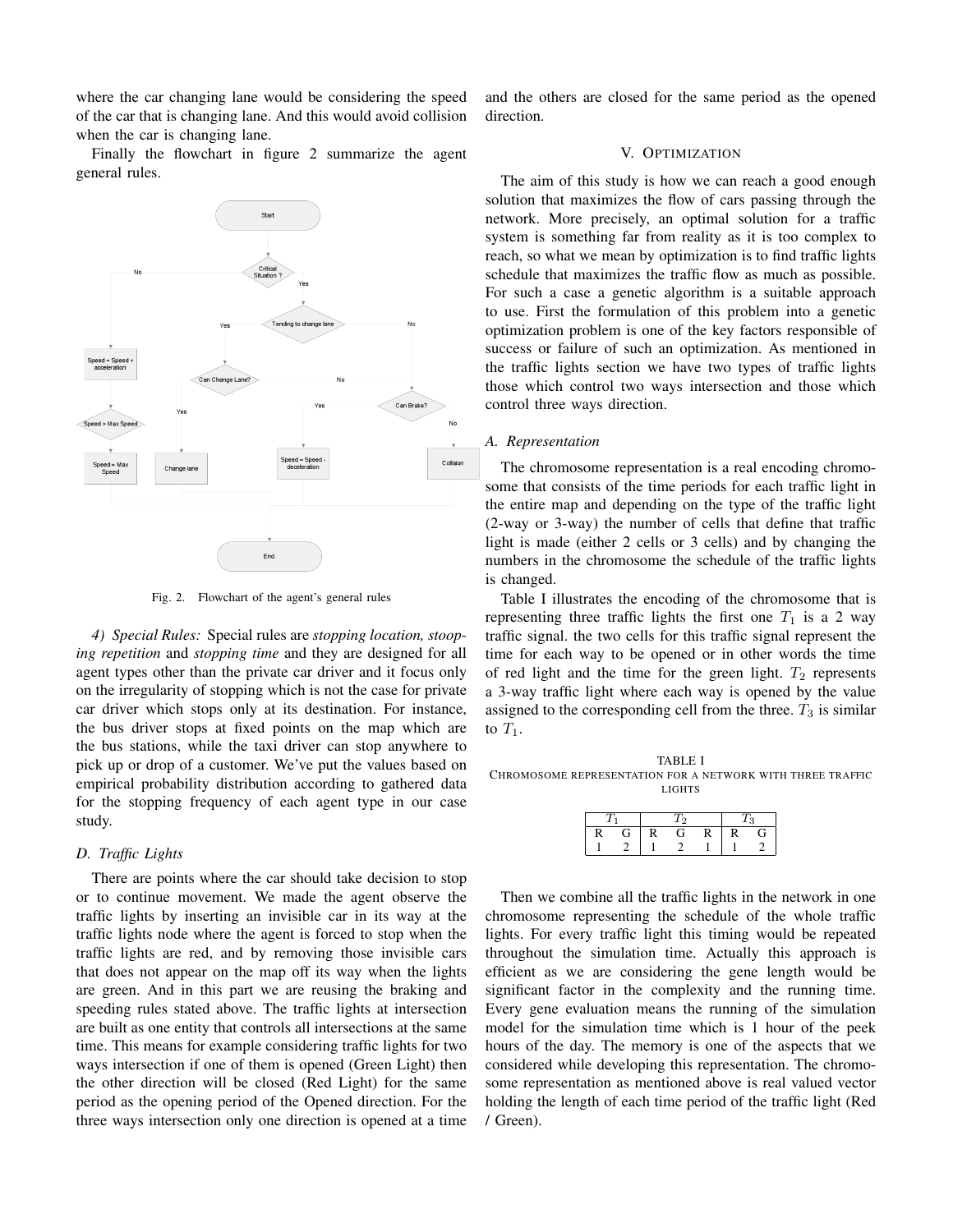#### *B. Fitness Function*

The fitness function of each chromosome or individual is calculated by running the agent-based simulation model with the given traffic lights schedule indicated within that chromosome and evaluate the network throughput throughout the simulation iterations. The throughput of the Network is equal to the number of cars that passes through the network per unit of time and it is calculated as follows.

$$
Throughput = \frac{\eta}{\tau}
$$

where  $\eta$  is the number of cars passing through the network and  $\tau$  is the amount of time

## *C. Survival of the Fittest*

The GA Selection that we used is the tournament selections based on many trials tournament selection provides better results. It is simple and fast and maintains sufficient selection pressure. We take two individuals randomly then evaluate their fitness then the fittest is chosen and put into the new population.

#### *D. Crossover*

We used arithmetic crossover where the two individuals are divided into parts. A part of the first individual is multiplied by a random weight  $W_i$  and added to the corresponding part of the second individual multiplied by  $(1-W_i)$  and so on for the rest of the gene. The recombination happens by a probability of 0.7

## *E. Mutation*

The mutation is used to maintain genetic diversity from one generation to the next. We used uniform mutation such that a time interval of any traffic light is randomly mutated (i.e. changed its value) by  $+/-$  10 sec. The probability of mutation is set to 0.01

# VI. CASE STUDY AND RESULTS

We applied our approach on a map segment in the city of Giza in Egypt, where the traffic flow data has been gathered . When talking about traffic simulation you are talking about a huge amount of computations. This is due to the large number of entities traversing the map. As the map gets bigger as the amount of computations gets more complicated. The concept of the simulation is that we need every entity to take a step with each time step. So it is clear too that as the number of simulation time increases the complexity increases too. This is seems to be so complicated, but this is nothing compared to an agent based simulation. In an agent based simulation each entity is not just taking a step in the model with each time step but it takes a decision with each time step. And this decision will determine the new state of the agent in the system. In the process of taking decision the agent goes through a huge set of rules depending on how your agent is sophisticated. Now imagine that each agent goes through this set of rules to test a set of conditions and to do certain amount of orders at each time step. That is not all it is a traffic simulation so

you need a huge number of agents (cars or drivers) to interact for not short time period that by consequent will make the computations huge. This is why we have very few number of generations in our results.

The traffic lights schedule was optimized with the following parameters of the genetic algorithm: population size 5, number of generations 6, Crossover rate 0.7, mutation rate 0.1, elitism 1 individual from generation to another, while the total simulation time that we used in our experiments was 10 minutes. The final results are presented in table II

TABLE II RESULTS OF THE GENETIC ALGORITHM FOR OUR AGENT-BASED MODEL

| number<br>тат10п.     |           |  |  |  |
|-----------------------|-----------|--|--|--|
| Individual<br>fitness | 500<br>υo |  |  |  |

The individuals' fitness represents the small scale network throughput per 10 minutes. As the best solution is at generation 6 where the throughput reaches 720 cars per simulation time used. The final generation had enhanced the throughput of the network by more than 26%, which is a huge improvement when talking about traffic flows

## VII. CONCLUSION

Through this paper we have presented an agent based approach for modeling traffic simulation. The proposed framework is very customizable and can be used to model any transportation network. This paper presented a more realistic agent based interaction, which makes the results valid for implementation. In this paper we did get very close to the real motion of cars by using Blender as an open source 3D environment and python scripts.

The model is applied in simulating the traffic flow in Giza, Egypt. We have proved by the results how the drivers' behavior is the major factor that gives rise traffic congestions, it is well clear when we tried the scenarios of removing Minibuses (worst behavior) but conserving the same volume of vehicles we discovered how the results are extremely different. What we have achieved is the discovery of a new way to build powerful simulation models from scratch. This model that is built could be an infrastructure for any further study on modeling traffic systems. We have provided an optimization model using genetic algorithm for the traffic signals schedule aiming to reach a near optimal throughput.

The model is useful for transportation planning and traffic networks design and enhancements. We have faced many computational difficulties that are a considerable issue of our model but we have also overcome most of it. But on the other hand all agents based traffic simulation models that have been created used to run with great computational effort most probably on super computers or using parallel processing.

#### **REFERENCES**

[1] D. Gazis, R. Herman, and R. Potts, "Car-following theory of steady-state traffic flow," *Operations Research*, pp. 499–505, 1959.